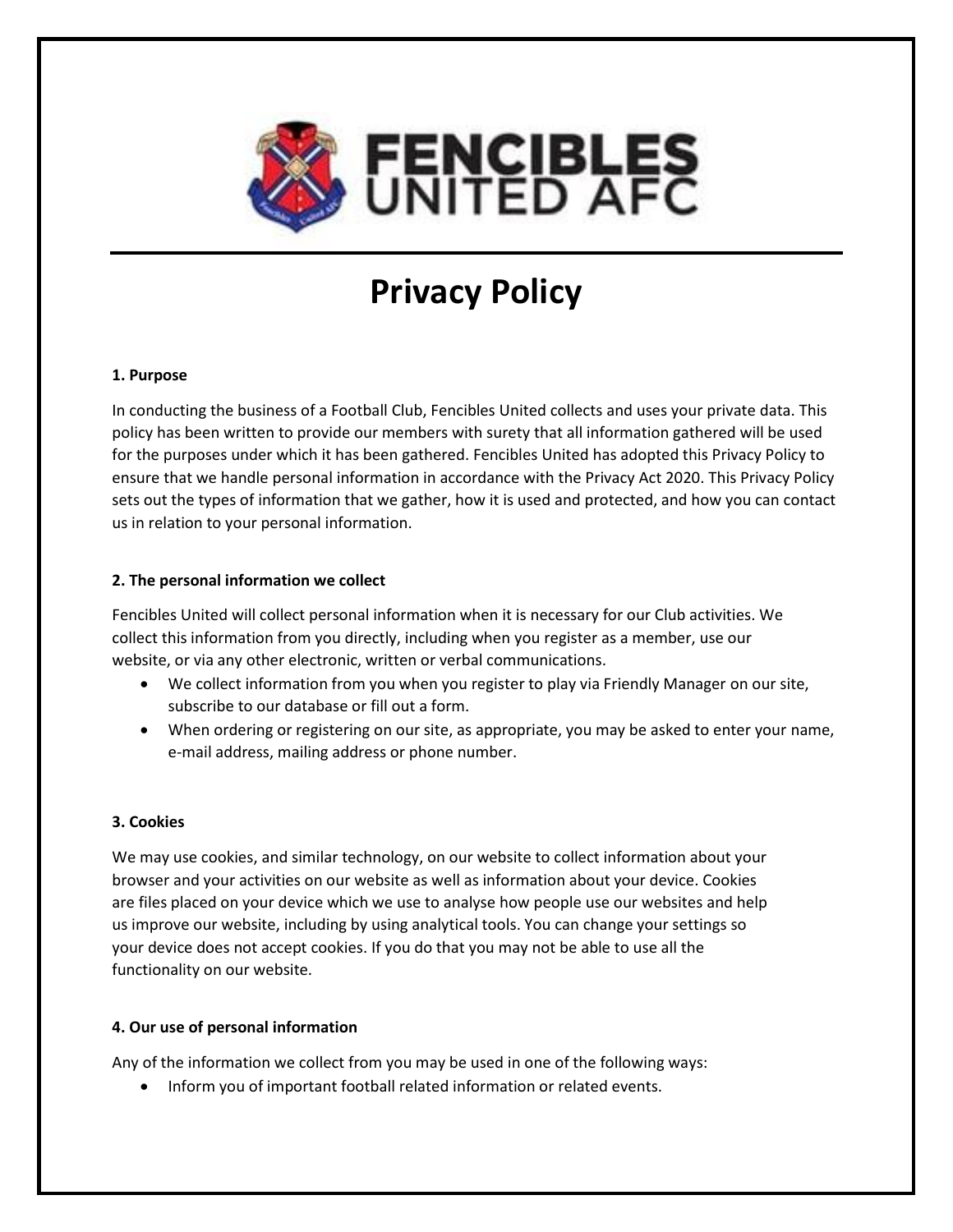- Provide you services, offers and/or communications associated with Fencibles United and/or membership programmes.
- To confirm your identity
- To personalize your experience (your information helps us to better respond to your individual needs)
- To improve our website (we continually strive to improve our website offerings based on the information and feedback we receive from you)
- To improve service (your information helps us to effectively respond to your requests and support needs)
- To process transactions
- To administer a contest, promotion, survey or other site feature
- To send periodic emails
- The promotion of the game of football, including the marketing to members by NZF
- Partners of the game of football; and to administer football activities

#### **5. Storage and retention**

Fencibles United is dedicated to keeping personal information secure. We will take all reasonable steps to ensure that the personal information provided by you is protected from misuse and loss, and from unauthorised access, modification, or disclosure. Once your personal information is no longer needed for the purpose it was collected, we will take all reasonable steps to delete or destroy it.

#### **6. Access and correction of your personal information**

You have rights of access to and correction of personal information that Fencibles United holds. You may correct or change the information collected at any time and as often as necessary. To access, correct, or change your personal information, contact us by email a[t admin@fencibles.org.nz](mailto:admin@fencibles.org.nz)

#### **7. Disclosure of personal information**

Fencibles United does not sell, trade, or otherwise make available any personal information to third parties. However, for the purpose of providing services to you, personal information may, as required, be transferred to or handled by:

- Northern Region Football and NZ Football; and
- Government or statutory authorities.

Note: If at any time you would like to unsubscribe click on the "No – Do not want to receive commercial correspondence" or email the Club Administrator.

#### **8. Changes to Privacy Policy**

We may update this Privacy Policy from time to time, and if we do, we will post the updated policy on our website. The date it was last updated is set out below. If you do not accept the